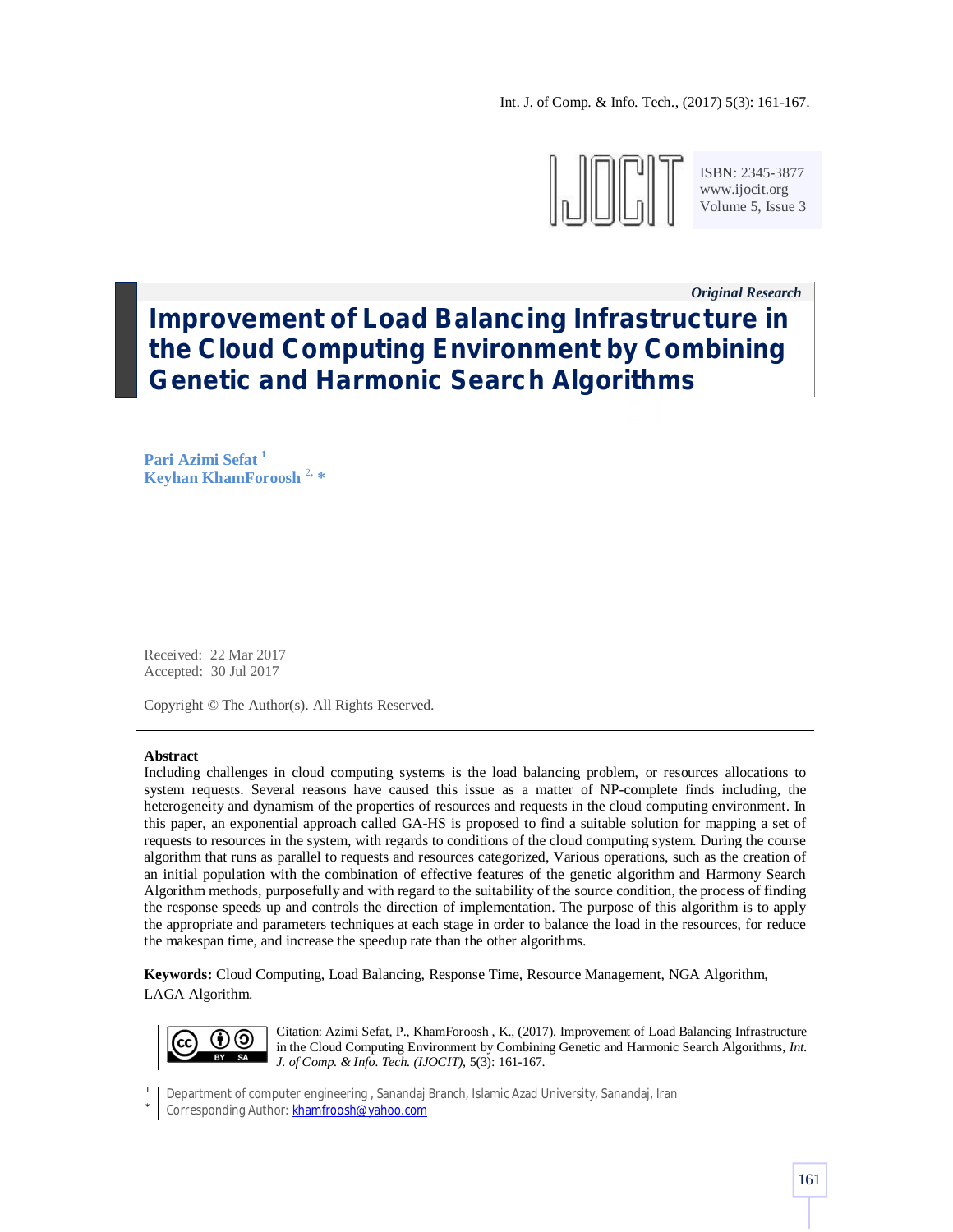# **1. Introduction**

The concept of cloud computing refers to the use of processing capacity, memory, storage of computers and shared servers via the internet. In companies and organizations with high volumes of data processed daily, there is a need for high storage space, with high processing speeds. In the 21st century, with the possibility of easy access to the internet and portable devices, users are unwilling to use devices with high processing power, and day by day the tendency to use service-oriented services has increased. By organizations using cloud computing technology, do not need to invest heavily in the context of the preparation and implementation of hardware to provide services as well as the cost of recruiting and training professionals have to support this hardware. In traditional data centers of many of the costs and additional resources due dedicated servers due consideration for the provision of services, is wasted. Cloud computing is a technology used in data centers. These ideas are dying out of the traditional data centers are integrating servers. Current computing platforms are trying Integrated to existing facilities and, as far as possible, implement the services through fewer servers. This is done through virtualization technology. Virtualization technology saves in many areas, including physical location, electricity, cost, cooling and activation [1].

The problem of load balancing in cloud computing is one of the challenges of cloud computing. In this regard, various methods have been proposed. However, using past previous experiences to improve the load balancing algorithm is considered. This can lead to continuous improvement of the algorithm. Due to the presence of cloud computing platforms, the problem of load balancing is important for cloud computing facilities and thus providing an efficient load balancing algorithm in cloud computing environments is necessary. The main purpose of load balancing, optimizing performance and throughput, So that the response time is reduced .Based on the current state of the system, load balancing algorithms are divided into two categories: static and dynamic [2].

Static load balancing algorithms do not depend on the current state of the system and require prior knowledge of the system. With load changes at runtime they can not be adapted. The purpose of this type of algorithms is to minimize the runtime and limit communication overhead and latency. In dynamic load balancing algorithms, the decision to load balances is based on the current state of the system and does not require prior knowledge of the system. So from the point of view of static methods are better. For this reason, they help to improve the overall system efficiency with dynamic load migration. A dynamic strategy usually runs several times and may assign a scheduled task to a new host based on the dynamic state of the system [3].

In this paper, we are going to provide a new method of load balancing using the methods of optimization. Which increases the efficiency of the algorithm in cloud computing. In this method, applying a genetic algorithm [4] and taking into account the response time, each request will be made to improve the load balancing in the computational environment. Our proposed algorithm is a combination of optimal genetic (GA) and Harmonic Search (HS) algorithms.

# **2. Importance of Load Balancing**

 By balancing the load, we can balance the load by dynamically transferring the volume of local task from a machine to a remote machine or a less-used machine. This maximizes user satisfaction . Minimizes response time, increases the exploitation of resources, reduces the number of rejections and reduces system performance.

The factors responsible for load balancing are:

- **Limited energy consumption:** Load balancing can reduce the amount of energy consumed by avoiding excessive interaction of nodes or virtual machines with respect to workload.
- **Reducing carbon release:** consuming energy and releasing carbon are two sides of the same coin. Both are directly related to each other. Load balancing helps reduce energy consumption, which automatically reduces carbon releasing, and therefore reaches green computing [5].

# **3. Review of Past Work**

Cheng et al. [6] dealt with multiple task-oriented virtual resource integration and optimal scheduling from the perspective of cloud manufacturing enterprises. They focused on the issue of scheduling tasks as many as possible onto a fixed amount of resources to obtain a higher profit for an enterprise under the constraint of delivery deadlines. Jian et al. [7] dealt with the scheduling of a batch of workshop production tasks with the same characteristic and production process. The research issue is that, given the production time and production cost of each task in a production process, how to schedule tasks to minimize the total cost and time. Different from the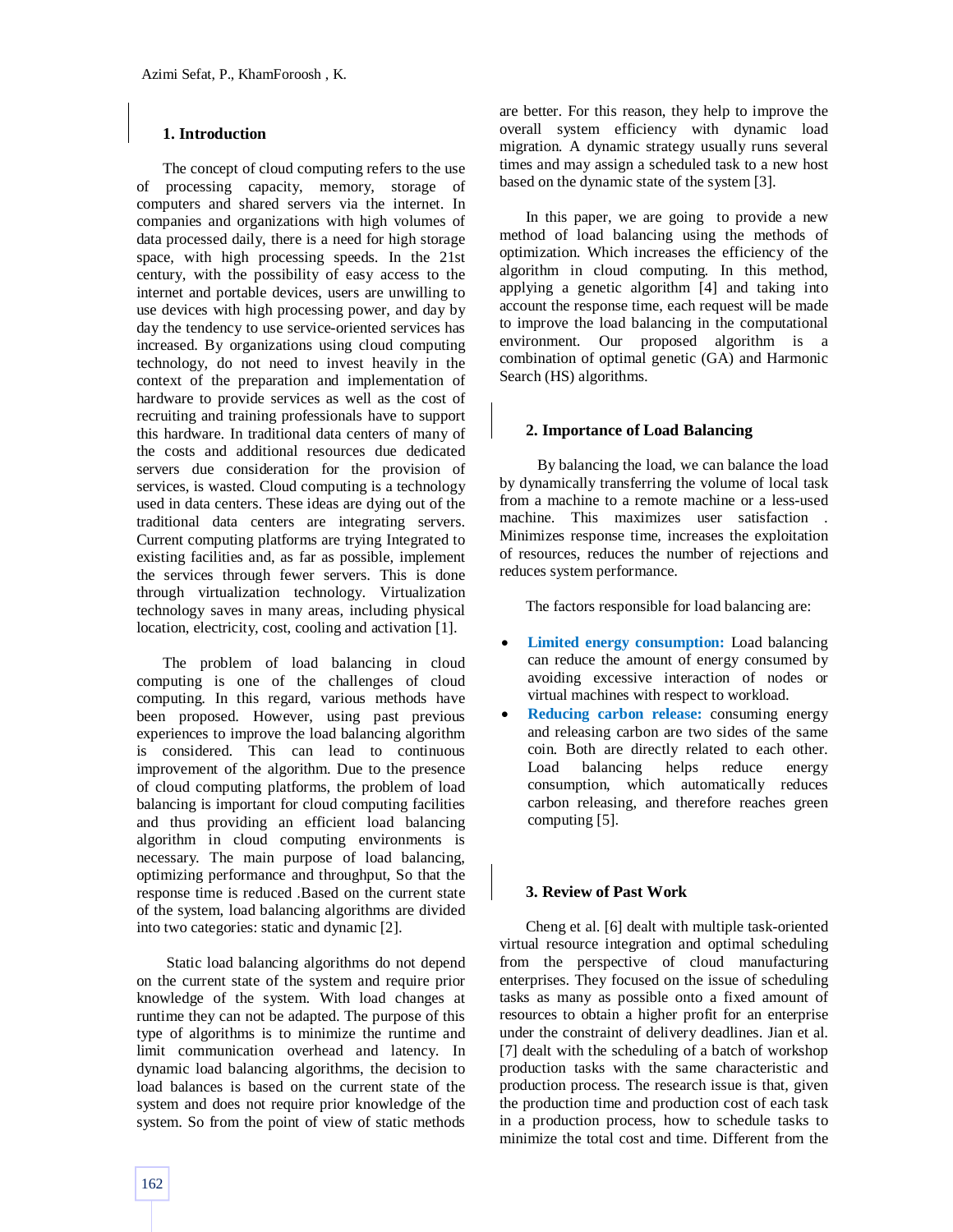aforementioned two works where only the same type of tasks was tackled, Li et al. [8] addressed the scheduling of multiple heterogeneous tasks at the subtask level. Also, the transportation of components or products between subtasks is taken into account. To achieve the optimization objectives, all of the three works above considered resource occupancy and time division sharing. Lartigau et al. [9] discussed scheduling methodology for production services in cloud manufacturing, and proposed a framework for scheduling methodology at the cloud platform level. In their approach, a couple of important concepts in production service, such as batch of a task, quantity of resources that were usually ignored or not fully considered in many previous works were taken into account.

Tao et al. [10] proposed a parallel method for service composition optimal-selection in a cloud manufacturing system. Lartigau et al. [11] dealt with the issue of cloud manufacturing service composition taking geo-perspective transportation and execution time into account. Jin et al. [12] considered correlations among cloud services in cloud manufacturing. Task scheduling in cloud computing has been intensively studied. Kumar et al. [13] discussed the scheduling of independent tasks in cloud computing using an improved genetic algorithm, which incorporates Min-Min and Max-Min algorithms. Wu et al. [14] proposed a QoSdriven task scheduling algorithm in cloud computing. In their model, they first computed the priority of tasks according to task attributes such as user privilege, task urgency, latency time and task workload, and then scheduled them according to their priority. The objective is to reduce the completion time and latency time, as well as achieve a better load balancing.

Throttled algorithm in this algorithm, the user initially sends a request to the balancer to select the virtual machine that has the least load, and when the machine is found, the operation that the user comes from gives the machine. At first the process begins with keeping a list of virtual machines and scrolls through the queue. First there is a list of virtual machines. The algorithm chooses the machine that has the least load and is also available and gives the request. If the machine is not found, Balancing load and returns value of one and the request is queued [16, 15].

Round Robin algorithm the name of the algorithm indicates that it acts as a turn-by-turn. When the data center controller receives a request from the customer aware load balancer that allocate a new car in the request. The balancer carries a Machine randomly from the list of virtual machines and the ID sends it to the data center controller. In

this method, the next request is processed in a circular order [17].

Monitoring Active algorithm this algorithm maintains the virtual machine index table and the number of requests assigned to them.at first, the number of Requests assigned to the virtual machine is zero. When receive requesting the allocation of a new virtual machine from the data center controller, the balancer checks the table's load and identifies the virtual machine that loading less than the rest. If its value is greater than one in the table, it will be selected as the first virtual machine. The Load Balancer returns the Virtual Machine ID to the Data Center Controller. The data center controller sends the request to the virtual machine identified by the same ID. At this stage, the data center controller  $\triangle$  to load balancer warns for next allocation [15, 16].

Central Load Balancer (CLB) algorithm in this technique, any request from the user goes toward the controller. The data center controller responds to the load balancer that there is a request for allocation. The balancer has a table load that its includes virtual machine identifier, status and priority. The balancer scans the table's load and finds the virtual machine with the highest priority, then examines the status of the virtual machines, which, if available, load the load balancer, returns the virtual machine ID, and if the virtual machine is busy, the machine chooses less priority. The controller requests to the data center load balancing a machine that it has an identifier. In this algorithm, the priority of each virtual machine is calculated based on the CPU and memory speed. According to the comparison made in [18], this algorithm has a better response time than the Round Robin, Active Monitoring, and Throttled algorithms.

HSGA algorithm in [19] This is a hybrid heuristic algorithm to find an an appropriate Schedule for workflow graph is based on the genetic algorithm. Initially, the HSGA algorithm makes tasks prioritizing in complex graphs according to their effect on each other and using the graph topology. This method is effective and effective for program to reduce completion time. Then, the Round Robin and best-fit methods combine a prototype population to get a good solution. Applying some proper operation, including mutation, is used to control an optimal solution in the algorithm. Multigenetic genetic algorithms (NGA) are better at convergence faster because each subset population develops independently of the other. The NGA function is heavily influenced by the correct selection of parameters, such as connection topology, migration method, migration rate, and population size, shortening the number of generations to find optimal or near optimal solutions. The NGA algorithm is proposed for heterogeneous algorithm is proposed for heterogeneous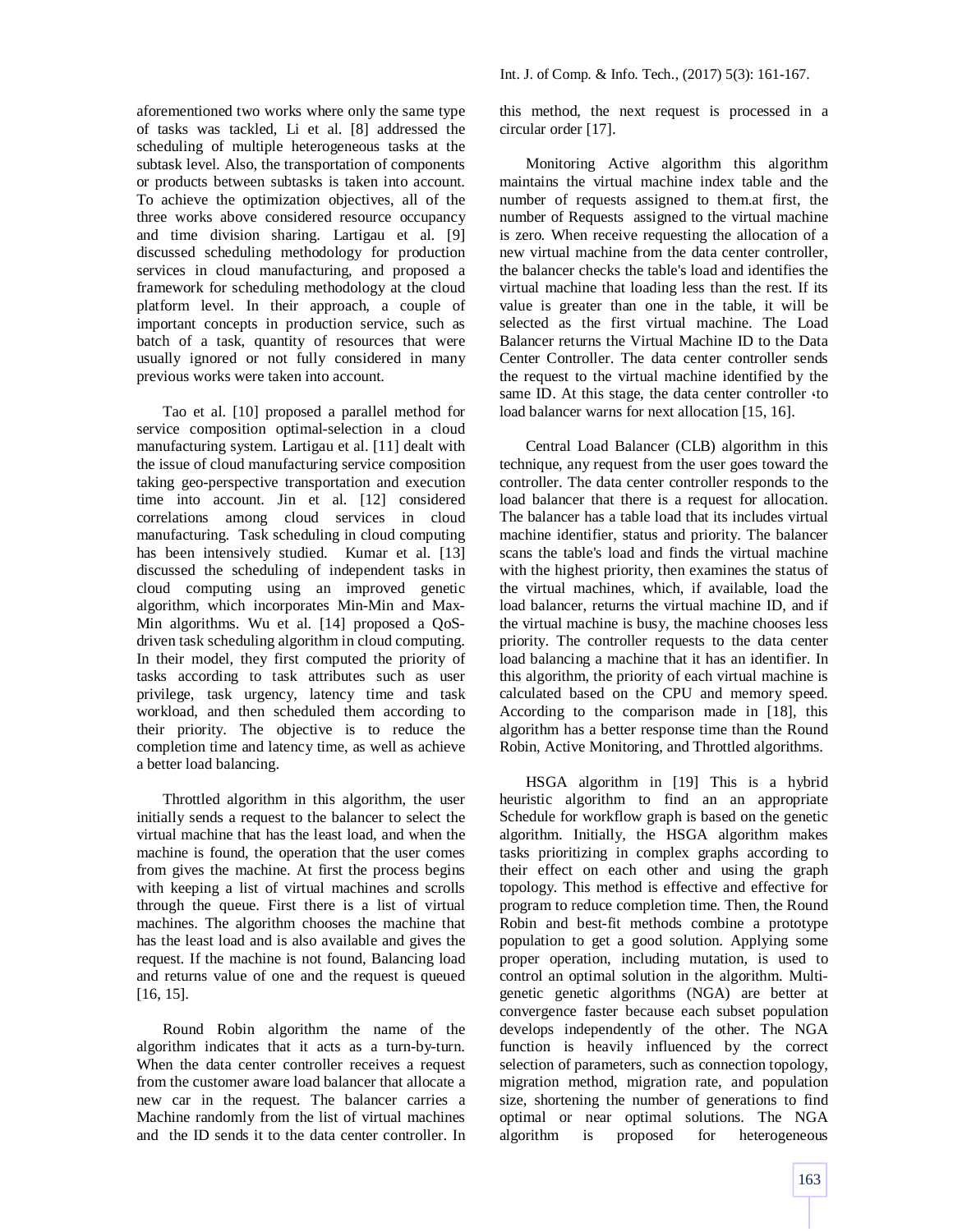multiprocessor systems also based on the GA algorithm focuses on the time of completion of the program and the time delay of communication. The NGA algorithm is based on the gradual integration of two phases. The first phase is proportional that the system is equipped with knowledge of all tasks and scheduling a pair of jobs on a processor, while these pairs of work are independent of each other [20]. LAGA uses two methods of genetic algorithms and learning automata algorithm to simultaneously search for state space. Learning automata and genetic algorithms are both common search tools used to solve many Np-hard issues. In the genetic algorithm, it is necessary to determine the correct rate of composition and mutation to produce the appropriate population. Also, it's very important to know how population size to reach the answer is, or more generations continue algorithms not to converge quickly and get an accurate answer, very important [21].

# **4. Proposed Algorithm (GA\_HS)**

In this paper, to solve the problem of load balancing cloud computing systems from combined tow genetic and harmony algorithms is used. Genetic algorithm works poorly despite the high abilities in sustainability and local. The purpose of the proposed algorithm combining genetic algorithm with local search capabilities general search algorithm is harmony. In cases where there are no resources available and there is no mechanism for identifying these resources first, we must deal with a specific algorithm for obtaining resources and then we can allocate these resources based on the genetic algorithm activities that can be reached in a loadbalancing environment. Therefore, in order to create a balancing mechanism between data and resources, resources must first be identified first And they got information from each location for this reason, we can first use the Harmonic Search Algorithm, which is an innovative algorithm for obtaining the shortest path in a graph a complex graph of available resources to make a simple graph then, using the genetic algorithm, we can allocate these resources to some kind of activity that can be used for the best function of the system. However, in complex environments, it should be noted that the use of complex graphs in solving this problem can be very problematic and the resources available to us will be blocked away.

To this end, efforts have been made its designed for this purpose which must first be obtained by using other algorithms such as Harmony Source Resource Algorithm then obtained using the shortest route among the resources available, using the genetic algorithm we assign the best source to the activities so that the best results can be achieved [19].

The proposed algorithm (GA\_HS) includes the following steps:

- 1. 1-First, a primary population of chromosomes is produced.
- 2. Calculate the fitness of each member of the population.
- 3. 3- Selecting parents who have a better fit than the rest of the population.
- 4. Applying a double-acting exchange operator for two parent chromosomes and producing two children.
- 5. 5- Selecting a child as a parent and applying the mutation operator and generating a new child.
- 6. Delivery of the new chromosome along with several primary population chromosomes to the Harmonic Search Algorithm.
- 7. Calculating the fitness of delivered chromosomes by Harmony Search Algorithm.
- 8. Creating a Matrix and Generating a New Solution or Harmony and Updating Memory by Harmony Search Algorithm.
- 9. 9 Choosing the best chromosome by Harmony Search Algorithm and Delivering to the Genetic Algorithm.
- 10. If the condition for stopping the algorithm is reached, otherwise we will return to step 3.

At the end, the best chromosome is obtained as a solution to the problem.

## **5. Evaluation and Comparison**

In this section we will simulate and evaluate our proposed algorithm.In order to evaluate the simulation software MATLAB have used.One of the most important MATLAB capabilities is the hardware connection that is expanding day by day. The advantage of using this software is high processing power and having various mathematical functions for working with data and analyzing and analyzing them. Then get the parameters in order to evaluate the efficiency of the proposed algorithm, compare it with NGA, LAGA, and HSGA algorithms.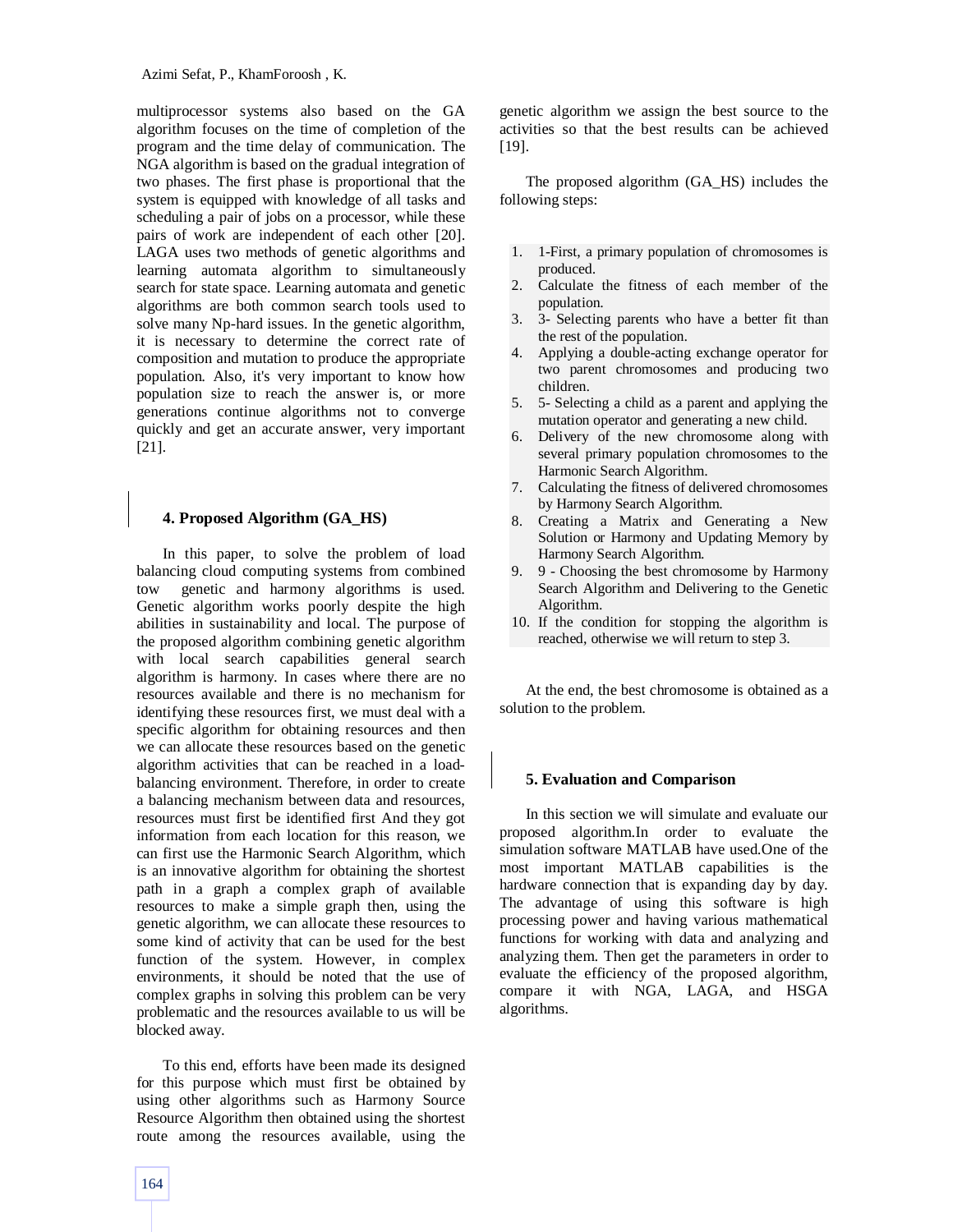# **5.1. Set up simulation parameters**

Noted as to simulate the proposed algorithm with other algorithms in MATLAB software we use. Experimental space is a cloud computing system with different processing powers, which are distributed randomly in the environment. In other words, each processor has its own MIPS size, which can vary with its other processor. Also, the number of requests (tasks) varies from 40 to 100 jobs; the estimated time to perform any task can also vary with the task. in order to achieve more accurate results, simulation is performed several times and we compute the average results obtained from simulation implementation [19].

| <b>Table 1: Simulation Parameters</b> |
|---------------------------------------|
|---------------------------------------|

| Parameter                      | Value                    |
|--------------------------------|--------------------------|
| Number of tasks in application | $20 - 100$               |
| Task lengths                   | 12-72 ( $\times$ 105 MI) |
| The number of resources        |                          |
| Resource speeds (MIPS)         | $500 - 1000$             |
| Bandwidth between resources    | $10-100$ (mbps)          |

**Table 2:** Parameters used in the GA algorithm structure

| Parameter              | Value |
|------------------------|-------|
| Population size        |       |
| Crossover rate         | 0.5   |
| <b>Mutation</b> rate   |       |
| Elitism selection rate | 0.75  |
| Number of iteration    |       |

**Table 3:** Parameters used in the structure of the HS algorithm

| Parameter                            | Value |
|--------------------------------------|-------|
| harmony memory size                  | 10    |
| new harmony memory size              | 100   |
| harmony memory<br>consideration rate | 0.75  |
|                                      |       |
| pitch adjustment rate                | 0.05  |
| fret width                           | 0.1   |
| Number of iteration                  |       |

#### **5.2. Simulation Results**

## *5.1.1. Evaluation of Makespan*

Figure 1 shows the results of the evaluation and comparison of the proposed algorithm with the LAGA, NGA, and HSGA algorithms in terms of the Makespan parameter the same time number of tasks (tasks) increases simultaneously. As shown in Fig. 1, the proposed algorithm has performs better with the number of requests, compared to the LAGA, NGA, and HSGA algorithms, shorter Makespan time ,too. In these algorithms (NGA, LAGA, HSGA) calculates the time of calculation of resources in each node.And selects a resource with a minimum failure rate in the jump action the time to complete the timing failure rate is focused [20].



**Figure 1:** Comparison diagram Makespan algorithm for increasing the number of tasks

# *5.1.2. Evaluation of Speedup*

The diagram of Figure 2 also compares the evaluation of the proposed method with these two algorithms in terms of the Speedup parameter while increasing the number of tasks . As noted earlier, increasing the acceleration factor is improved system performance. According to Figure 2 the acceleration (Speedup) compared the proposed method compared to the algorithms more and the proposed method is far better results in terms of this parameter is also produced. To minimize processing time, although it affects communication costs for sending and receiving requests and data among resources, these algorithms do not consider it.



**Figure 2:** Comparison diagram of the Speedup algorithm for increasing the number of tasks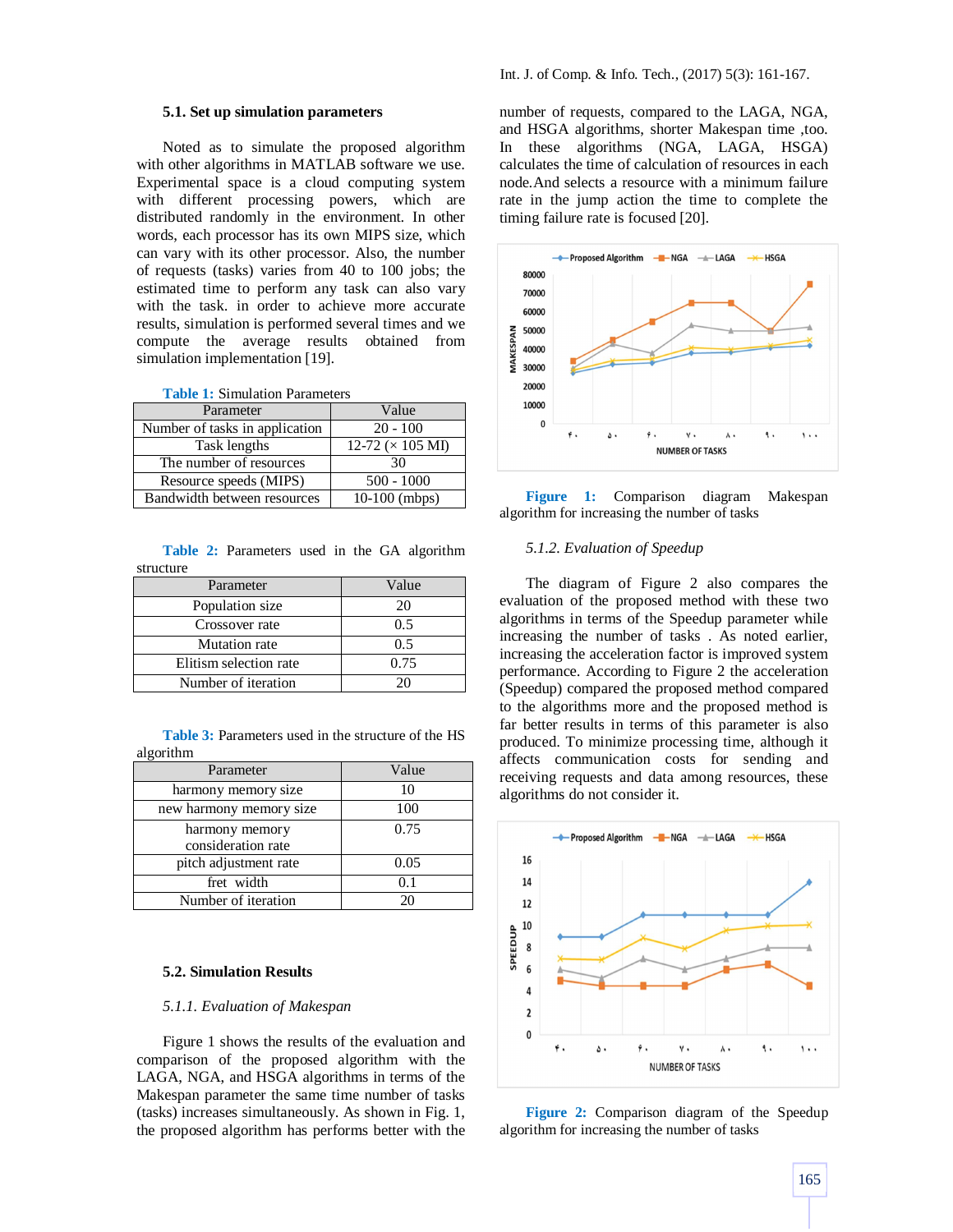#### *5.1.3. Evaluation of Load Balance*

Figure 3 shows the comparison of the evaluation of the proposed method with these two algorithms in terms of the load balancing parameter while increasing the number of tasks . As shown in Figure 3, in all three methods, there is a relative load balancing, and none of these three methods have been able to create a complete load balancing between virtual machines. However, the proposed method provides better balance relative to the other two methods. the reason this event is that in proposed method load to ratio is distributed demand completion time, as well as the cost of communication between virtual machines. So the load applied by the proposed method to each virtual machine is not the same. But at the same tim eless load difference is seen. Which is because the simulation environment is heterogeneous this load balance is appropriate.



**Figure 3:** shows the comparison of the loading rate of the algorithm with increasing number of tasks

## **6. Conclusion**

The newest approach in recent years has attracted great interest in cloud computing. Access to the computing environment is pervasive and independent of location and time. Cloud computing is a new generation of distributed systems whose goal is to provide service based on cost. Cost-saving, high availability and easy scalability include the benefits of cloud computing .Which are realized with the help of the technologies used. In this regard, load balancing is an issue of importance in cloud computing. In this study to create load balances in cloud computing, with combination of two genetic and harmonic search algorithms was used. So that it has worked well on issues where search space has a complex and complex set of solutions. On the other hand, the proposed method is a kind of quasi-static method, the method is a combination of dynamic and static methods, as well as the mechanism for selecting the node is the minimum overhead at the time of running the algorithm so and gathering information is available of node statically in initial implementation.

The main objective of load balancing is to achieve proper mapping of tasks on existing nodes (processors and computers) in the system, so that each node performs a fair amount of work. until the overall system reaches its minimum.In this research, we investigate various load balancing methods to reduce Makespan in cloud computing environment. Because the reduction of Makespan is one of the most important of the service level agreements and increase customer satisfaction. And also speedup, which is an acceleration factor acceleration in an algorithm known as a system efficiency improvement parameter. As well as load balancing rate to optimize the use of resources, maximize throughput, minimize response time and avoidance of overhead. So, we proposed an algorithm that mapped requests to some virtual machines that Makespan has dropped. In fact, by improving load balancing we can be achieved to degree of confidence in the field of cloud computing efficiency, thereby increasing customer satisfaction from the cloud-based service received. There is currently no algorithm that can consider all its aspects with acceptable performance. The proposed Makespan time algorithm is highly optimized for LAGA, NGA, and HSGA algorithms, and its speedup time is much higher than the LAGA, NGA, and HSGA algorithms. And the load balancing rate is better than the LAGA and NGA and HSGA algorithms. The proposed algorithm and all comparisons performed in the MATLAB environment are simulated.The results of this simulation are obtained with the number of different requests.

# **7. Future Works**

In the future, we plan to extend this kind of load balancing for the flow of work with affiliated tasks. Also in the future, we have to improve this algorithm taking into account other factors, the quality of our planning service. It is also possible to examine the impact of population diversity and the avoidance of convergence of solutions in the genetic algorithm on the problem-solving quality of the proposed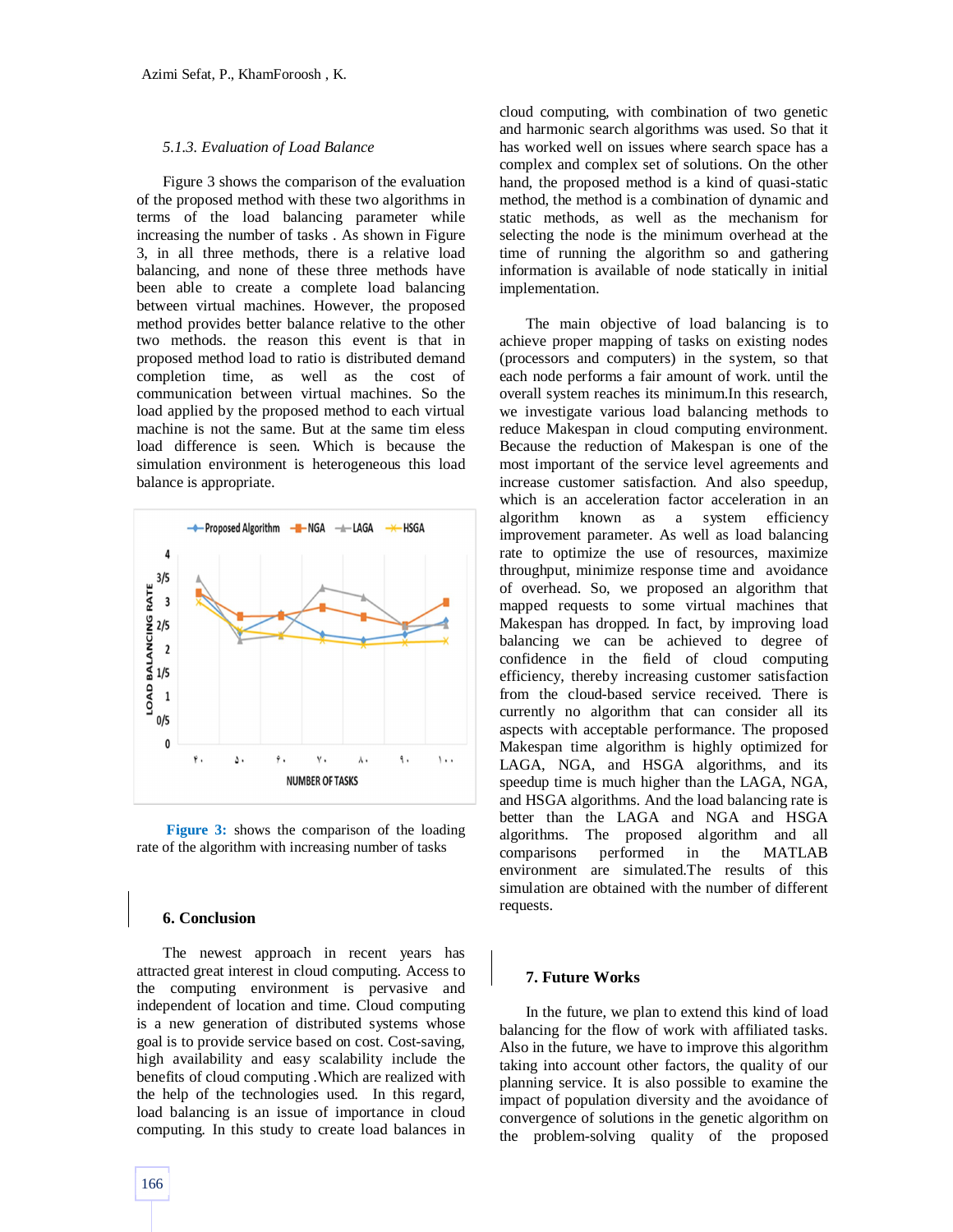algorithm, as well as the consideration of the maintenance cost factor. Also, we can use the combination of the proposed algorithm with other demographic algorithms and the combination of the proposed algorithm with a clustering algorithm as a future work. Combining algorithms in problem solving can produce better results.

## **References**

- [1] Stanoevska-Slabeva, K., Wozniak, T., & Ristol, S. (2009). Grid and cloud computing: a business perspective on technology and applications. *Springer Publishing Company, Incorporated*.
- [2] Ajit, M., & Vidya, G. (2013, July). VM level load balancing in cloud environment. In Computing, Communications and Networking Technologies (ICCCNT), 2013 Fourth International Conference on pp. 1-5.
- [3] Kansal, N. J., & Chana, I. (2012). Existing load balancing techniques in cloud computing: A systematic review. *Journal of Information Systems and Communication*, 3(1), 87.
- [4] Saima, A. Gulzar. et al. (2016). A hybrid genetic algorithm for optimization of scheduling workflow applications in heterogeneous computing systems. *Journal of Parallel and Distributed Computing*. 80-90.
- [5] Kansal, N. J., & Chana, I. (2012). Existing load balancing techniques in cloud computing: a systematic review. *Journal of Information Systems and Communication*, 3(1), 87.
- [6] Cheng, Z., Zhan, D., Zhao, X., & Wan, H. (2014). Multi task oriented virtual resource integration and optimal scheduling in cloud manufacturing. *Journal of Applied Mathematics*.
- [7] Jian, C. F., & Wang, Y. (2014). Batch task schedulingoriented optimization modelling and simulation in cloud manufacturing. *International Journal of Simulation Modelling*, 13(1), 93-101.
- [8] Li, W., Zhu, C., Yang, L. T., Shu, L., Ngai, E. C. H., & Ma, Y. (2017). Subtask scheduling for distributed robots in cloud manufacturing. *IEEE Systems Journal*, 11(2), 941-950.
- [9] Lartigau, J., Nie, L., Xu, X., Zhan, D., & Mou, T. (2012). Scheduling methodology for production services in cloud manufacturing. In Service Sciences International Joint Conference ((IJCSS), pp. 34-39.
- [10] Tao, F., LaiLi, Y., Xu, L., & Zhang, L. (2013). FC-PACO-RM: a parallel method for service composition optimal-selection in cloud manufacturing system. *IEEE Transactions on Industrial Informatics*, 9(4), 2023-2033.
- [11] Lartigau, J., Xu, X., Nie, L., & Zhan, D. (2015). Cloud manufacturing service composition based on QoS with geo-perspective transportation using an improved Artificial Bee Colony optimisation algorithm. *International Journal of Production Research*, 53(14), 4380-4404.
- [12] Jin, H., Yao, X., & Chen, Y. (2015). Correlation-aware QoS modeling and manufacturing cloud service composition*. Journal of Intelligent Manufacturing*, 1-14.
- [13] Kumar, P., & Verma, A. (2012, August). Scheduling using improved genetic algorithm in cloud computing for independent tasks. In Proceedings of the

Int. J. of Comp. & Info. Tech., (2017) 5(3): 161-167.

International Conference on Advances in Computing, Communications and Informatics (pp. 137-142). ACM.

- [14] Wu, X., Deng, M., Zhang, R., Zeng, B., & Zhou, S. (2013). A task scheduling algorithm based on QoSdriven in cloud computing. *Procedia Computer Science*, 17, 1162-1169.
- [15] Wickremasinghe, B., & Buyya, R. (2009). Cloud Analyst: A CloudSim-based tool for modelling and analysis of large scale cloud computing environments. *MEDC project report*, 22(6), 433-659.
- [16] Kansal, N. J., & Chana, I. (2012). Cloud load balancing techniques: A step towards green computing. *International Journal of Computer Science Issues*, 9(1), 238-246.
- [17] Ahmed, T., & Singh, Y. (2012). Analytic study of load balancing techniques using tool cloud analyst. *International Journal of Engineering Research and Applications*, 2(2), 1027-1030
- [18] Soni, G., & Kalra, M. (2014). A novel approach for load balancing in cloud data center. In Advance Computing Conference (IACC), *2014 IEEE International*, pp. 807- 812.
- [19] Delavar, A. G., & Aryan, Y. (2014). HSGA: a hybrid heuristic algorithm for workflow scheduling in cloud systems. *Cluster computing*, 17(1), 129-137.
- [20] Kojima, K., Ishigame, M., Chakraborty, G., Hatsuo, H., & Makino, S. (2008). Asynchronous parallel distributed genetic algorithm with elite migration*. International journal of computational Intelligence*, 4(2), 105-111
- [21] Wang, X., Yeo, C. S., Buyya, R., & Su, J. (2011). Optimizing the makespan and reliability for workflow applications with reputation and a look-ahead genetic algorithm. *Future Generation Computer Systems*, 27(8), 1124-1134.